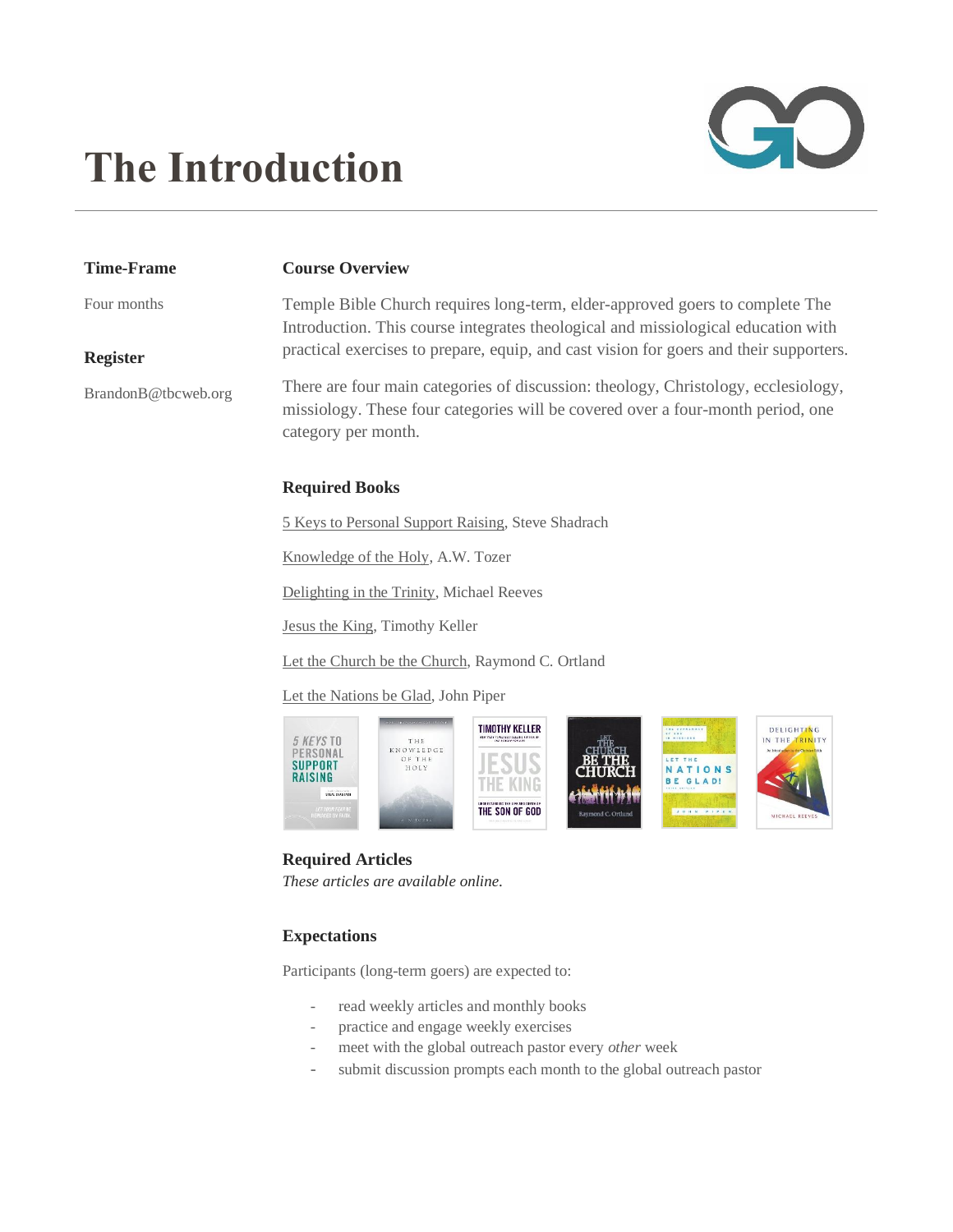

# *The Introduction* **Schedule**

|                           | <b>Arching Subject</b> | <b>Required Readings &amp; Activities</b> |
|---------------------------|------------------------|-------------------------------------------|
| Month 1                   | <b>Theology</b>        | Knowledge of the Holy                     |
| A                         |                        | Memorize Psalm 23                         |
| B                         |                        | Delighting in the Trinity                 |
| $\mathcal{C}$             |                        | Memorize Psalm 46                         |
| <b>Discussion Article</b> |                        | The Living God is a Missionary God        |
| Month <sub>2</sub>        | <b>Christology</b>     | Jesus the King (King's Cross)             |
| A                         |                        | Memorize Philippians 3:7-11               |
| B                         |                        | Memorize Colossians 1:15-20               |
| $\mathcal{C}$             |                        | Complete Creation to Judgment Story       |
| Discussion Topic          |                        | The Eternal Word                          |
| Month <sub>3</sub>        | <b>Ecclesiology</b>    | Let the Church be the Church              |
| $\overline{A}$            |                        | Rope Holders (Advocacy Group)             |
| B                         |                        | Memorize Galatians 5:22-23                |
| $\mathcal{C}$             |                        | Memorize 1 Corinthians 11:23-26           |
| Discussion Topic          |                        | Around the Throne                         |
| Month 4                   | <b>Missiology</b>      | Let the Nations Be Glad                   |
| A                         |                        | Share a Meal with Unbelievers             |
| B                         |                        | Memorize Matthew 28:18-20                 |
| $\mathcal{C}$             |                        | Memorize Numbers 6:24-25                  |
| Discussion Topic          |                        | Salt and Light                            |